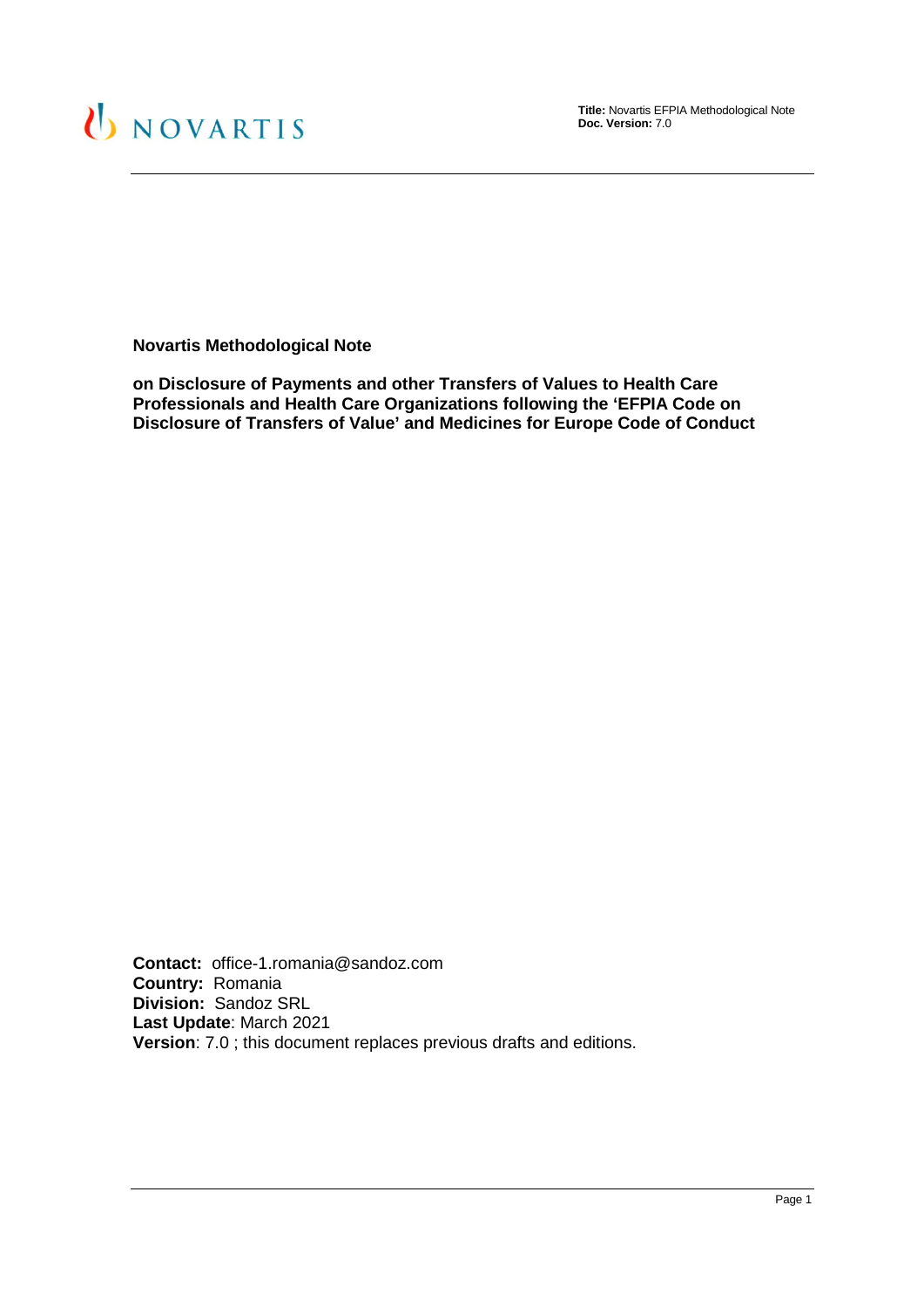# U NOVARTIS

### **Table of Contents**

| 1.                                                             | REFERENCE TO NATIONAL TRANSPARENCY LAWS AND REGULATIONS  3 |                                                                                                                  |  |
|----------------------------------------------------------------|------------------------------------------------------------|------------------------------------------------------------------------------------------------------------------|--|
| 2.                                                             |                                                            |                                                                                                                  |  |
| 3.                                                             | NOVARTIS' COMMITMENT AND RESPONSIBILITY FOR DISCLOSURE  4  |                                                                                                                  |  |
| 4.                                                             | SCOPE OF THE NOVARTIS' DISCLOSURE ON TRANSFERS OF VALUE  4 |                                                                                                                  |  |
| NOVARTIS' DISCLOSURE RECOGNITION METHODOLOGY AND RELATED<br>5. |                                                            |                                                                                                                  |  |
|                                                                | 5.1                                                        |                                                                                                                  |  |
|                                                                | 5.2                                                        |                                                                                                                  |  |
|                                                                | 5.3                                                        | TRANSFER OF VALUE CATEGORIES ACCORDING TO THE EFPIA DISCLOSURE  6                                                |  |
|                                                                |                                                            |                                                                                                                  |  |
|                                                                |                                                            | 5.3.2 Transfer of Values Related to Contribution to Costs of Events7                                             |  |
|                                                                |                                                            | 5.3.2.1 TRANSFER OF VALUES RELATED TO CONTRIBUTION TO                                                            |  |
|                                                                |                                                            | 5.3.2.2 TRANSFER OF VALUES RELATED TO CONTRIBUTION TO                                                            |  |
|                                                                |                                                            | 5.3.2.3 TRANSFER OF VALUES RELATED TO CONTRIBUTION TO                                                            |  |
|                                                                |                                                            | 5.3.3 Transfer of Values Related to Contribution to Fees for Service and                                         |  |
|                                                                |                                                            | 5.3.3.1 TRANSFER OF VALUES RELATED TO CONTRIBUTION TO FEES                                                       |  |
|                                                                |                                                            | 5.3.3.2 TRANSFER OF VALUES RELATED TO CONTRIBUTION TO FEES<br>FOR SERVICE AND CONSULTANCY - RELATED EXPENSES  10 |  |
|                                                                |                                                            | 5.3.4 Transfer of Values Related to Research and Development 10                                                  |  |
| 6.                                                             | MEASURES TAKEN TO ENSURE COMPLIANCE WITH DATA PRIVACY      |                                                                                                                  |  |
|                                                                | 6.1                                                        | SAFEGUARDING MEASURES TO ADDRESS LAWFUL COLLECTION, PROCESSING AND                                               |  |
|                                                                | 6.2                                                        |                                                                                                                  |  |
| 7.                                                             |                                                            |                                                                                                                  |  |
| 8.                                                             |                                                            |                                                                                                                  |  |
| 9.                                                             |                                                            |                                                                                                                  |  |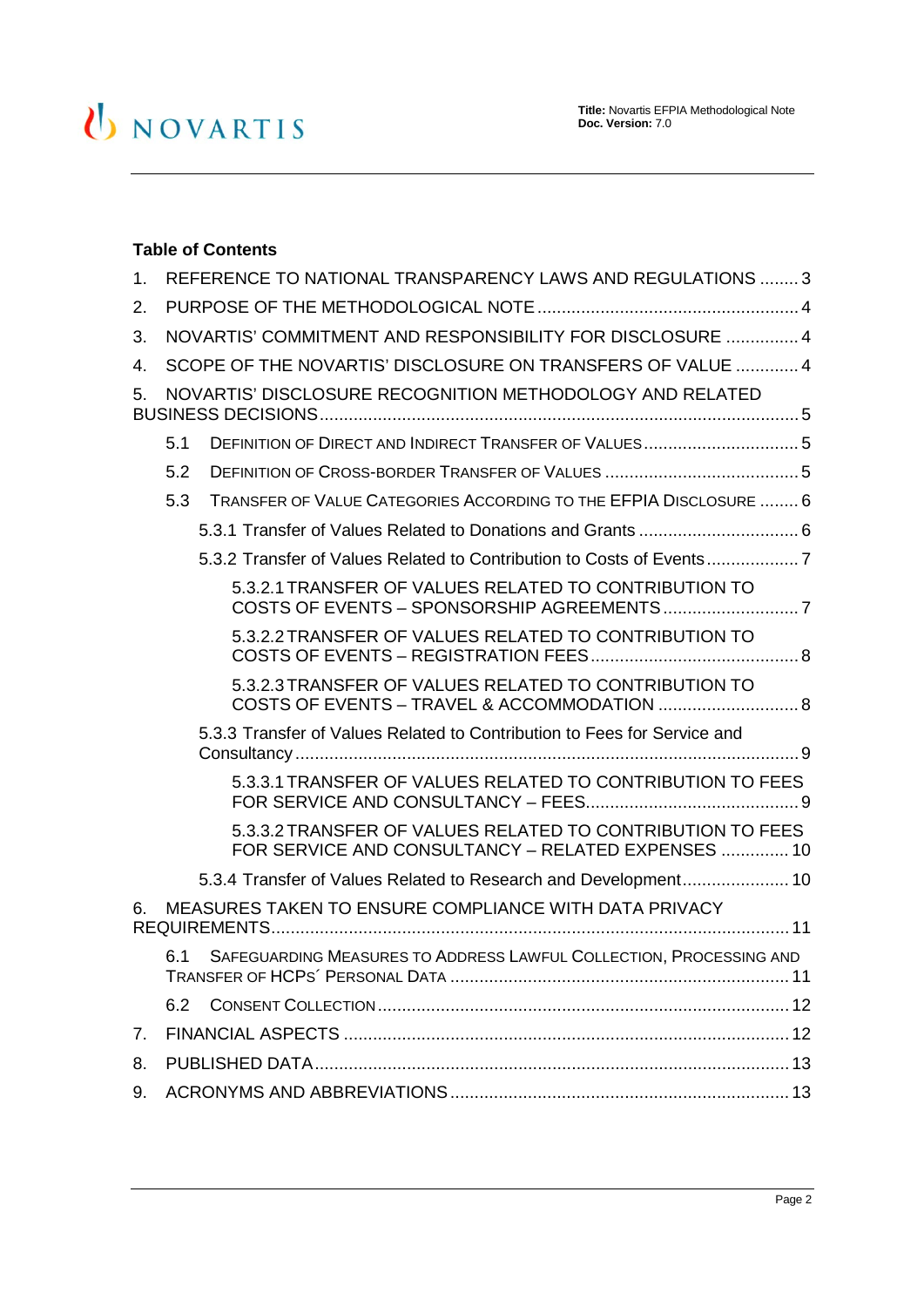#### <span id="page-2-0"></span>**1. Reference to National Transparency Laws and Regulations**

Novartis divisions supports laws and regulations that promote transparency around relationships between healthcare companies, Healthcare Professionals (HCPs) and Healthcare Organizations (HCOs) associated with Transfers of Value (ToVs)<sup>[1](#page-2-1)</sup> related to prescription-only medicines by establishing a single, consistent transparency standard in Europe for disclosing ToVs across its divisions and European countries, by following the EFPIA and Medicine for Europe transparency requirements, Medicines for Europe Code of Conduct and requirements set in local transparency laws.

As a Novartis Division in Romania, Sandoz Pharma Services SRL (hereinafter reffered to as Sandoz Romania) complies with the obligation to collect, disclose and report ToVs related to prescription-only medicines to HCPs/HCOs in accordance with the:

- EFPIA Code On Disclosure Of Transfers Of Value From Pharmaceutical Companies To Healthcare Professionals And Healthcare Organizations<sup>[2](#page-2-2)</sup>
- Medicines for Europe Code of Conduct Transparency Rules and Requirements  $(ch.7)<sup>3</sup>$  $(ch.7)<sup>3</sup>$  $(ch.7)<sup>3</sup>$
- And national transparency laws Law 95/ 2006 Reform in the Romanian Healthcare system

In addition, Sandoz Romania is also disclosing ToVs related to OTC medicines and food supplements.

Sandoz Romania has developed HCP/HCO unique identifiers to ensure that the identity of the HCP/HCO benefitting from the ToVs is clearly distinguishable for each Novartis affiliate.

-

<sup>1</sup> A definition on the terms "HCP/HCO" and "ToVs" is provided in chapter 9 of this document.

<span id="page-2-2"></span><span id="page-2-1"></span><sup>2</sup> The 2019 EFPIA Code of Practice (in short: EFPIA Disclosure Code) states in Section 23.05 (Methodology) that "each Member Company must publish a note summarizing the methodologies used by it in preparing the disclosures and identifying Transfers of Value for each category described in Section 23.05. The note, including a general summary and/or country specific considerations, must describe the recognition methodologies applied, and should include the treatment of multi-year contracts, VAT and other tax aspects, currency aspects and other issues related to the timing and amount of Transfers of Value for purposes of this Code, as applicable".<br><sup>3</sup> The Medicines for Europe Code therefore requires Medicines for Europe member companies to disclose Tran

<span id="page-2-3"></span>*potentially pose a conflict of interest, or to encourage the recipients of the transfers of value to disclose them, where such disclosure would be in the best interest of patients or the public, further specified below. Such disclosure shall include Transfers of Value made by a third party on behalf of a Medicines for Europe member company for the benefit of a recipient and where the Medicines for Europe member company knows or is informed about the recipient who will benefit from the Transfer of Value.*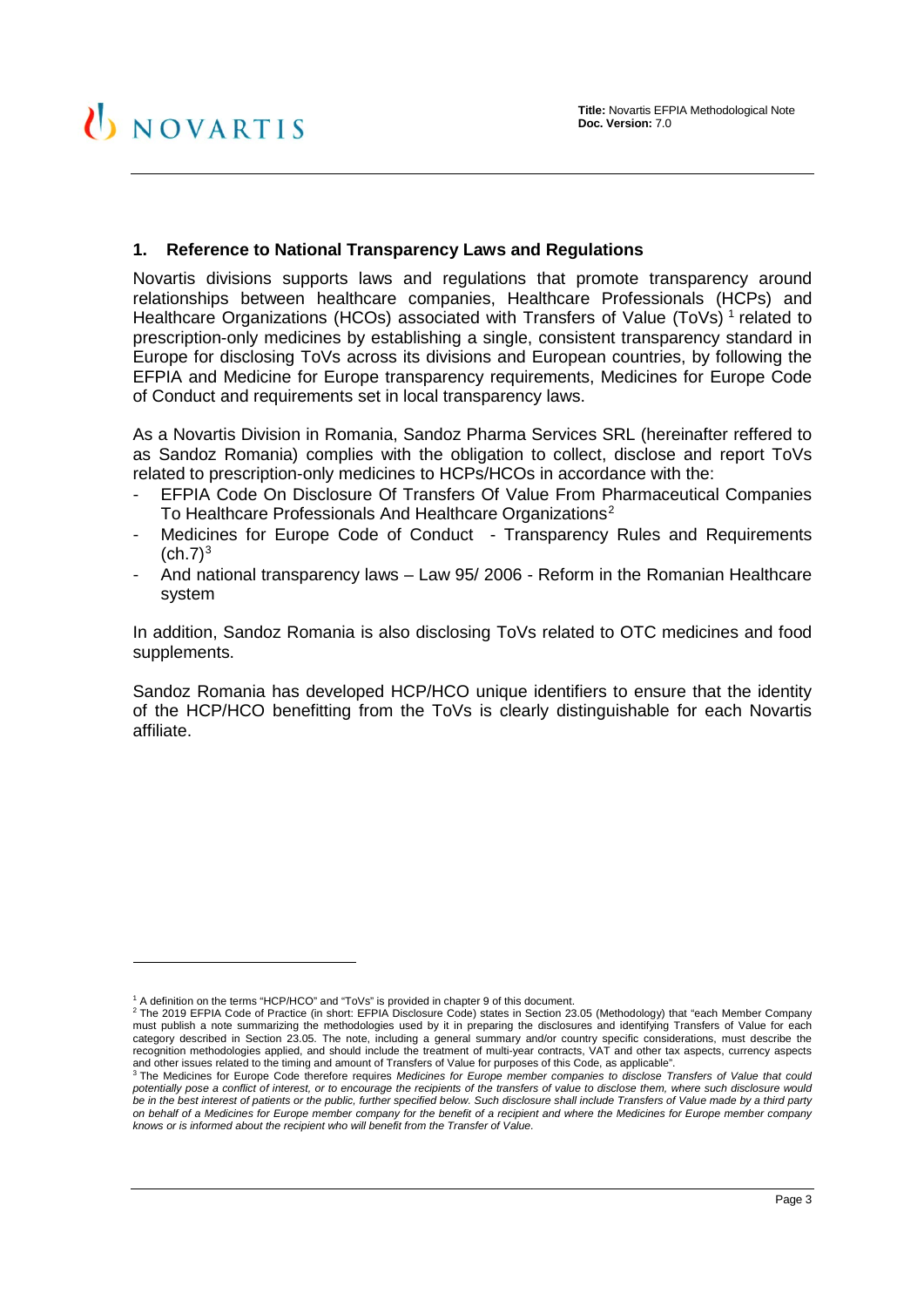#### <span id="page-3-0"></span>**2. Purpose of the Methodological Note**

This document is intended to serve as supporting documentation for the 2021 Sandoz Romania Disclosure Report (for the ToVs made in 2020) and Sandoz's position is based on the interpretation of the current version of the EFPIA Disclosure Code, aligned with local transparency laws and locally transposed EFPIA/ Medicine for Europe disclosure code where applicable.

The Methodological Note summarizes the disclosure recognition methodologies and business decisions as well as country specific considerations applied by Sandoz Romania in order to identify, collect and report ToVs for each disclosure category as described in Section 23.05 of the EFPIA Disclosure Code.

#### <span id="page-3-1"></span>**3. Novartis' Commitment and Responsibility for Disclosure**

Novartis divisions supports laws and regulations that promote transparency around relationships between healthcare companies and HCPs/HCOs associated with ToVs related to prescription-only medicines, OTC medicines and food supplements and medical devices.

Novartis divisions establishes a single, consistent transparency standard for disclosing ToVs in all EFPIA and Medicines for Europe countries.

#### <span id="page-3-2"></span>**4. Scope of the Novartis' Disclosure on Transfers of Value**

This 2021 Sandoz Romania Disclosure Report is following the disclosure standards pursuant to the local transposition of EFPIA Disclosure Code, the Medicines for Europe Code of Conduct and national transparency laws. Subject to this disclosure report are all direct or indirect ToVs related to prescription-only medicines, OTC medicines and food supplements and medical devices disclosed by Sandoz Romania to or for the benefit of a Recipient made by any Novartis affiliate as described in Article 23 of the EFPIA Disclosure Code. Further details on the disclosure scope will be provided in chapter [4](#page-3-2) of this document.

The legal definition of 'prescription-only medicine' is pursuant to the reference to corresponding definition in local pharmaceutical regulation. ToVs related to a group of products that includes prescription-only medicines (e.g. combination products/diagnostics and medicinal products) are reported in total following the disclosure requirements of the EFPIA Disclosure Code.

In summary:

• This 2021 Sandoz Romania Disclosure Report covers direct and indirect ToVs, payments, in kind or otherwise, made in 2020 to HCPs/HCOs in connection with the development and sale of prescription-only medicinal products OTC medicines and food supplements exclusively for human use, whether for promotional purposes or otherwise.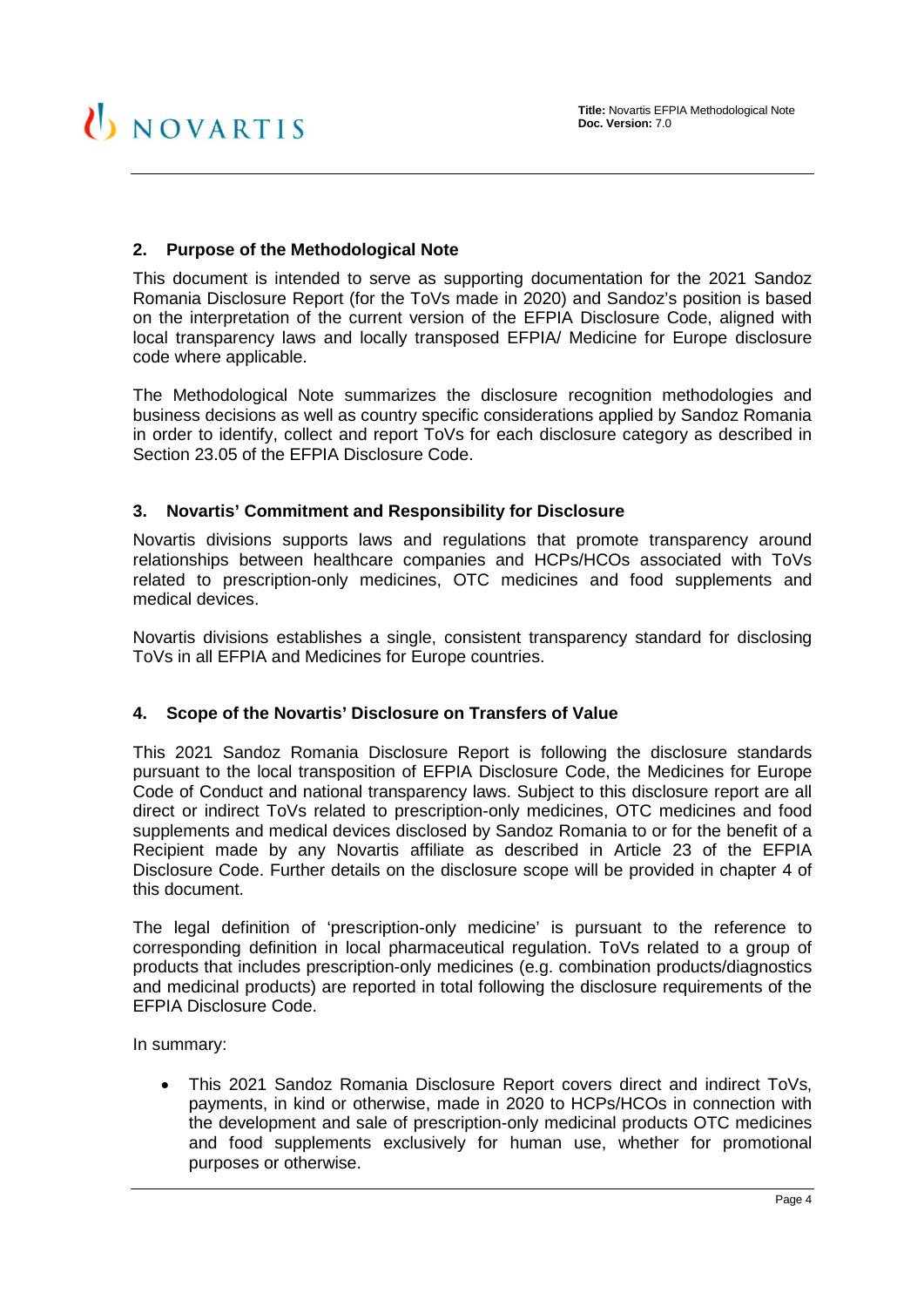In this report, Sandoz Romania discloses the amounts of value transferred by type of ToVs with data coverage from January 1<sup>st</sup> 2020 to December 31<sup>st</sup> 2020. Sandoz Romania disclosure is performed for the full calendar year 2020.

Whenever possible, Sandoz Romania follows the principle of disclosure on individual HCP/HCO level, to ensure that each Recipient is referred to in such a way that there is no doubt as to the identity of the HCP/HCO benefitting from the ToVs. Aggregate disclosure for non Research and Development ToVs is only used in exceptional cases, e.g. if consent could not be obtained despite best efforts or in case of withdrawal of consent.

#### <span id="page-4-0"></span>**5. Novartis' Disclosure Recognition Methodology and Related Business Decisions**

This chapter represents the central pillar of this Methodological Note. It provides comprehensive information on the terminology definitions, recognition methodology and business decisions that affected how the published ToVs data was established for each category of the disclosure report.

#### <span id="page-4-1"></span>**5.1 Definition of Direct and Indirect Transfer of Values**

Sandoz Romania applies the EFPIA definition of ToVs as outlined in EFPIA Disclosure Code Definitions - pursuant to the reference to definition in the national disclosure code or local transparency regulations.

According to the EFPIA Disclosure Code Definitions, the following definitions apply throughout this report:

- Direct ToVs are defined as those ToVs, payments or in kind, made directly by the Novartis affiliate to the benefitting HCPs/HCOs.
- Indirect ToVs are defined as those ToVs made through an intermediary (third party) on behalf of a Novartis affiliate for the benefit of HCP/HCO where the Novartis affiliate knows or can identify the HCP/HCO that benefits from the ToVs.

In general, ToVs are reported at the level of the first identifiable Recipient which falls under the EFPIA definition of an HCP/HCO. To the extent possible, disclosure is made under the name of the individual HCP or at the HCO level, as long as this could be achieved with accuracy, consistency and compliance with the EFPIA Disclosure Code and pursuant to the reference to definition in the national disclosure code or local transparency regulations.

#### <span id="page-4-2"></span>**5.2 Definition of Cross-border Transfer of Values**

Sandoz Romania applies the EFPIA definition of cross-border ToVs as being a Transfer of Value to an HCP/HCO that **occurred outside** the country where the Recipient has its primary practice, principal professional address or place of incorporation provided that this country is an EFPIA regulated countries.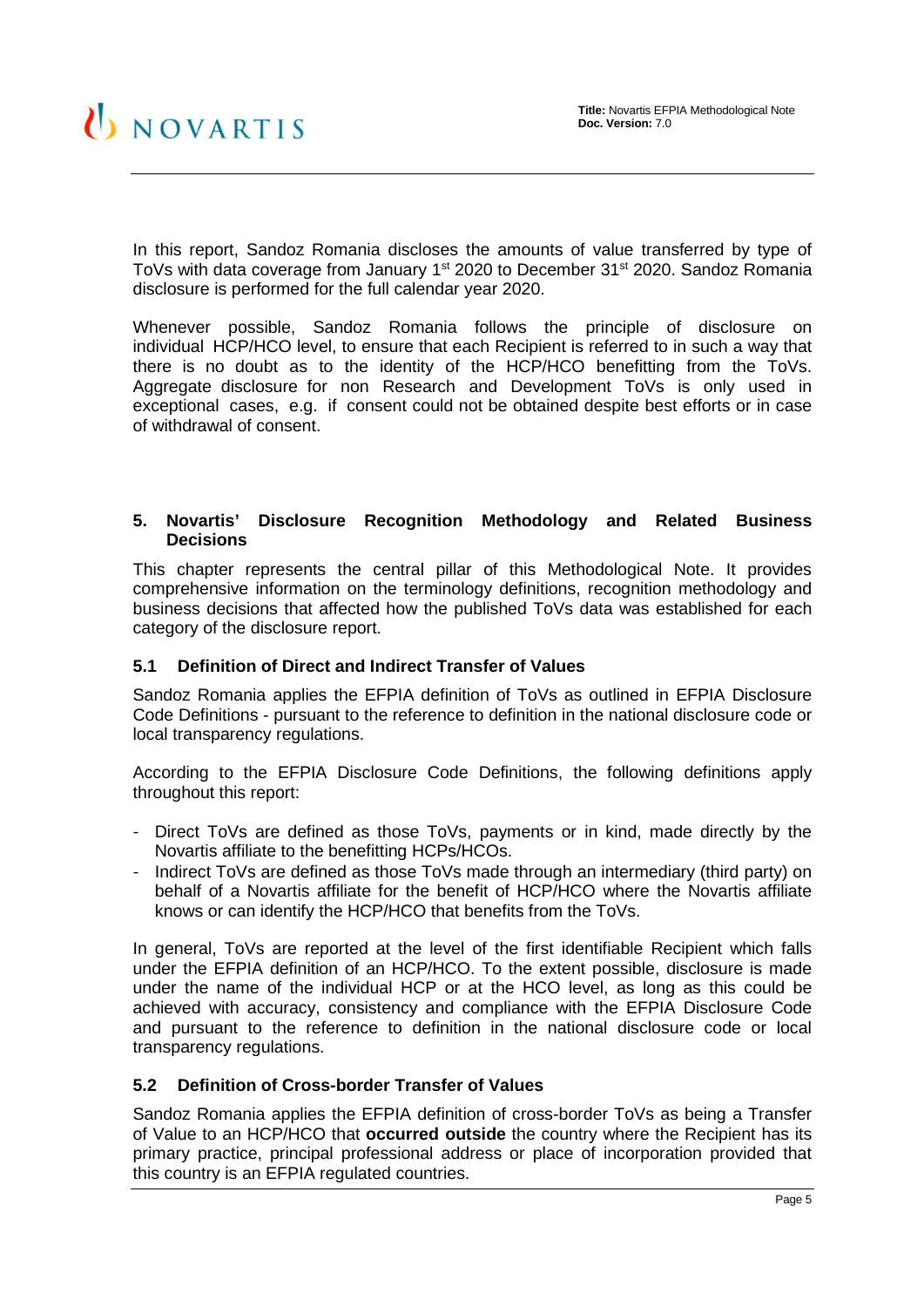## UNOVARTIS

.

In general, such ToVs are disclosed in the country where the Recipient has its principal practice, principal professional address or place of incorporation - pursuant to the the national disclosure code.

#### <span id="page-5-0"></span>**5.3 Transfer of Value Categories According to the EFPIA/ Medicines for Europe Disclosure**

Sandoz Romania applies the EFPIA and Medicines for Europe definition of the ToVs categories as outlined in EFPIA Disclosure Code Article 23.05 and Medicines for Europe Code of Conduct – section 7 - pursuant to the Law no. 95/2006 regarding the healthcare.

The following categories constitute the EFPIA Disclosure Template for the 2020 Sandoz Romania Disclosure Report:

- Donations and grants to an HCO
- Contribution to costs related to events to an HCO/HCP, such as:
	- Sponsorship agreements
	- Registration fees
	- Travel and accommodation
- Fees for service and consultancy to an HCO/HCP
	- Fees for service and consultancy
- Research and development (reported as aggregate data)

Details on the recognition methodology and business decisions affecting how the published ToVs data was constructed for each category can be found in the subsequent sub-chapters.

#### <span id="page-5-1"></span>**5.3.1 Transfer of Values Related to Donations and Grants**

Sandoz Romania applies the EFPIA definition of the "Donations and Grants" category as outlined in EFPIA Disclosure Code Article 23.05 – pursuant to the the Law no. 95/2006 regarding the healthcare.

Grants to a hospital/university department or teaching institution are disclosed in the name of the legal entity that is the Recipient of the ToVs – this may be the hospital, university or independent department within these organizations.

ToVs to a charitable organization are disclosed under the "Donations and Grants" category in the name of the benefitting HCO if the charitable organization falls under the EFPIA definition of a benefitting HCO. Charitable product donations made to HCOs in the context of humanitarian aid are also disclosed in the "Donations and Grants" category.

When grant requests from HCOs include explicit support for publication, then these ToVs are disclosed in the "Donations and Grants" category.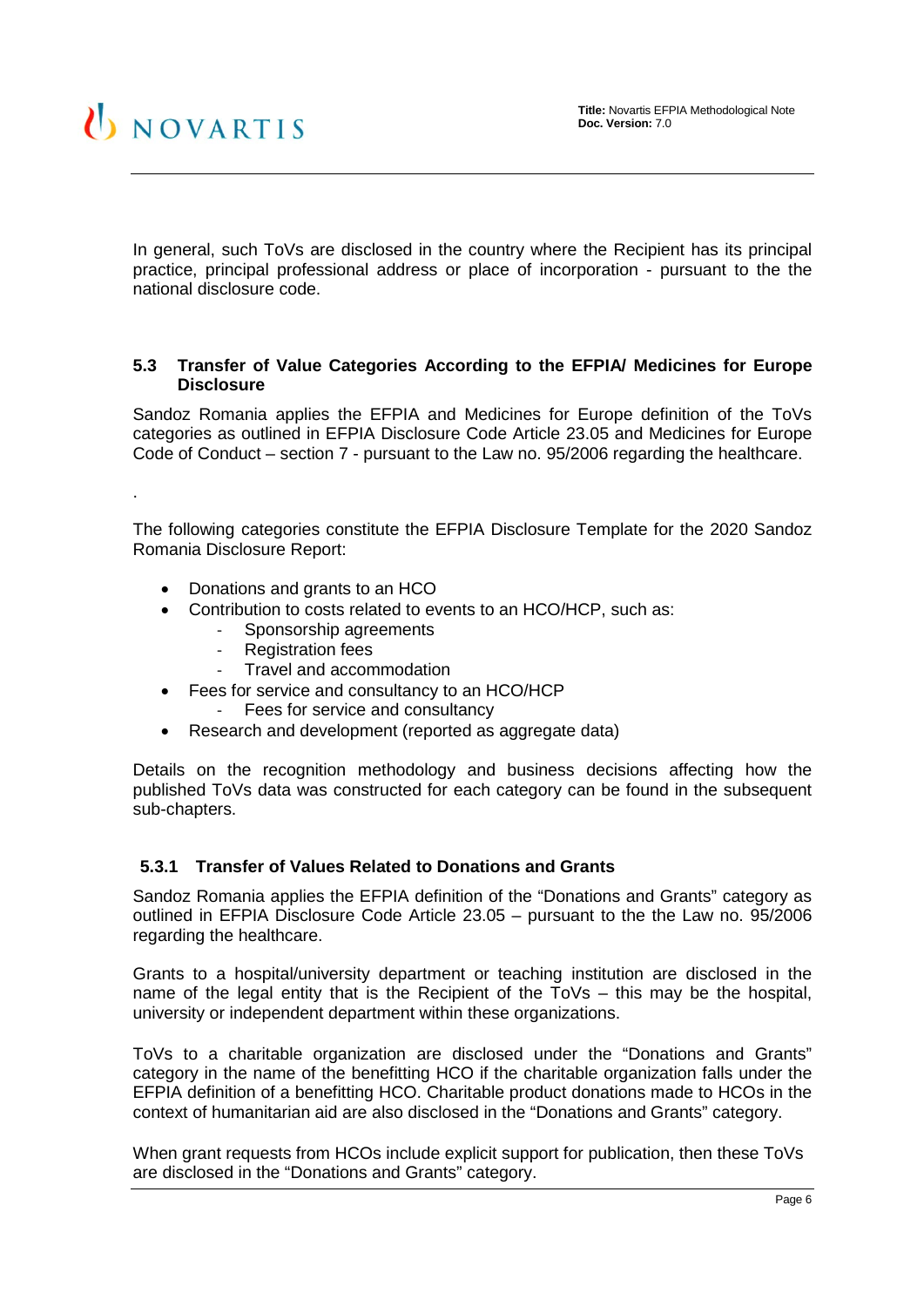#### <span id="page-6-0"></span>**5.3.2 Transfer of Values Related to Contribution to Costs of Events**

Events are defined as promotional, scientific or professional meetings, congresses, conferences, symposia, and other similar events (including but not limited to advisory board meetings, visits to research or manufacturing facilities, and planning, training or conducting of investigator meetings for clinical trials and non-interventional studies) organized or sponsored by or on behalf of Sandoz Romania pursuant to schedule 1 of the EFPIA Disclosure Code.

ToVs to participating HCPs/HCOs related to such events falling under the definition above are disclosed in the "Costs of Events" sub-categories "Sponsorship Agreements", "Registration Fees" or "Travel and Accommodation". ToVs that by exception fall into the "Fees for Service and Consultancy" or "Research and Development" categories are outlined in the respective chapters [5.3.3](#page-8-0) and [5.3.4.](#page-9-1)

#### <span id="page-6-1"></span>**5.3.2.1 Transfer of Values Related to Contribution to Costs of Events – Sponsorship Agreements**

Sandoz Romania applies the EFPIA definition of the "Sponsorship Agreements" category as outlined in EFPIA Disclosure Code Article 23.05, following the principle that "Sponsorship Agreements" are formalized in contracts that describe the purpose of the sponsorship and the related direct or indirect ToV – pursuant to the the Law no. 95/2006 regarding the healthcare.

In general, indirect sponsorship of an HCP through an HCO is disclosed under the "Sponsorship Agreements" category as payment to the HCO as first level Recipient of the ToV. This applies to the following categories: ToVs related to intermediaries selecting the faculty who acted as speakers or faculty at an event; ToVs related to advertising space, sponsoring of speakers/faculty, satellite symposia at congresses, courses provided by HCOs.

ToVs made through a professional conference organizer (PCO) as intermediary e.g. for the hire of booths or stand space on behalf of an HCO, are disclosed as ToVs either in the "Sponsorship Agreements" category or as "Fees for Services and Consultancy" – depending on the nature of the spend, in the name of the sponsored HCO as benefitting Recipient.

If the contract requires the HCOs to use some of the amount to invite a number of HCPs selected by Sandoz Romania to an event, the ToV is split and disclosed based on the ToVs category the amount was used for ("sponsoring agreements" of speakers/faculty; "registration fees" or "travel and accommodation") individually in the name of each HCP.

If an intermediary organized an event with sponsorship of Sandoz Romania on behalf of more than one HCO, the ToV is disclosed based on the actual ToV allocated to each benefitting HCO wherever possible. In cases where it was not possible to accurately allocate the ToVs to each HCO involved in the event, it was assumed that all HCOs had similar levels of involvement. In consequence, the ToV was divided by the number of HCOs, which would each be reported as having received their equal share of the ToVs.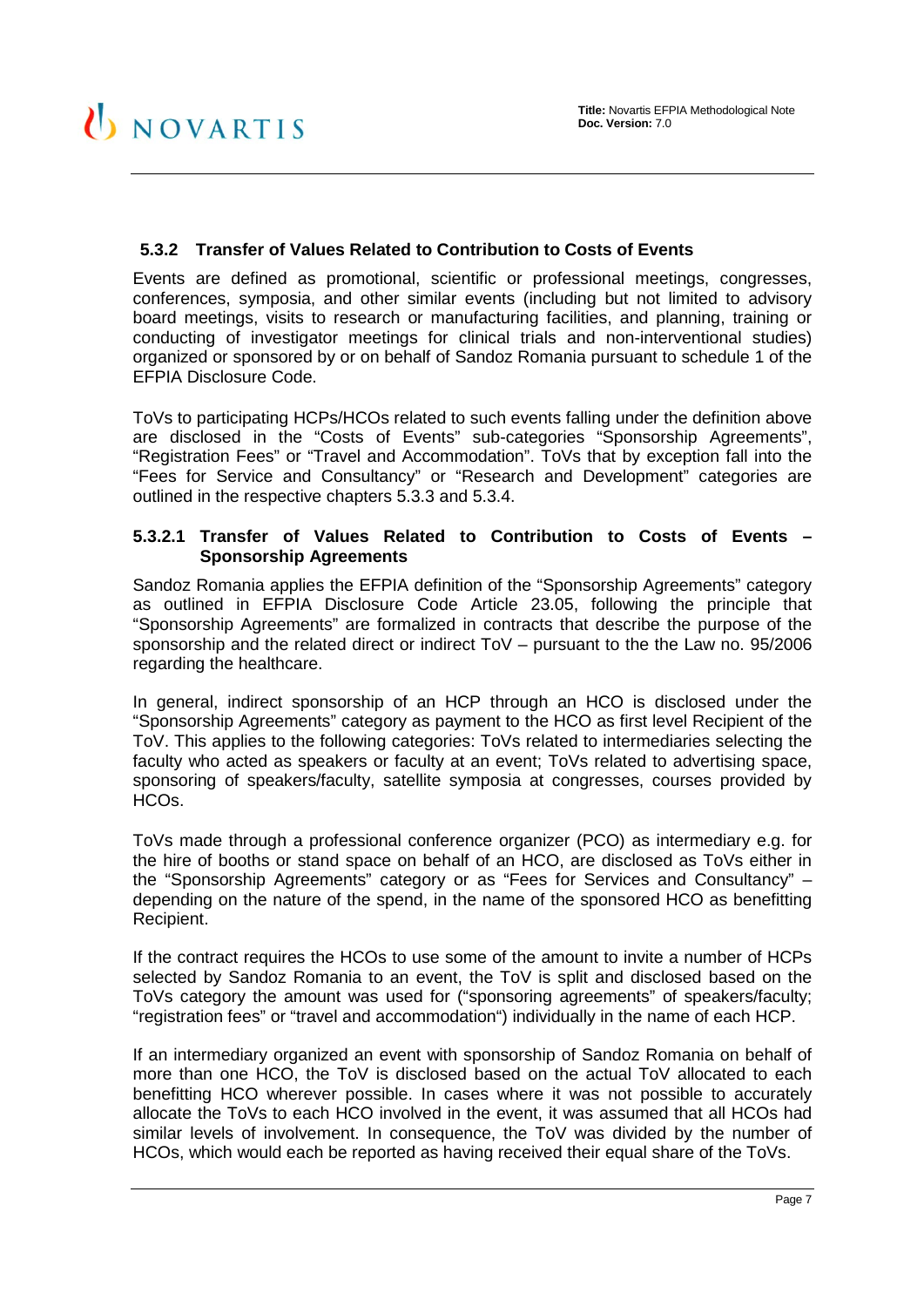Sandoz Romania discloses ToVs related to preceptorships considering that such nonpromotional independent "practical" training offered to HCPs by other HCPs or HCOs – typically in a specific disease area at a reputed teaching institution (faculty of medicine, university, university hospital) – falls under the definition of "Events" and is disclosed in the name of that contracting entity.

#### <span id="page-7-0"></span>**5.3.2.2 Transfer of Values Related to Contribution to Costs of Events – Registration Fees**

Sandoz Romania applies the EFPIA definition of the "Registration Fees" related to cost of events categories as outlined in EFPIA Disclosure Code Article 23.05 – pursuant to the the Law no. 95/2006 regarding the healthcare.

In general (and for all types of events), whenever registration fees were charged for an event organized or sponsored by or on behalf of Sandoz Romania, they are disclosed in the name of the benefitting HCP or HCO. The total amount of registration fees paid in a given year to a HCO should be disclosed on an individual basis (in the name of the HCO) under "Contribution to Costs of Events". The total amount of Registration Fees paid in a given year to a HCP who is the clearly identifiable Recipient is disclosed on an individual basis (in his/her name) under "Contribution to Costs of Events".

ToVs related to virtual congresses (e-congresses) are reported as actual spend. Exception applies where event is significantly undersubscribed. In such case the nominal value/ fair market value is reported. Aggregate spend is disclosed under the HCO in each country and is reported in "Registration Fees" category. Virtual congress vouchers given to HCPs will be disclosed under the final beneficiary (HCP).

#### <span id="page-7-1"></span>**5.3.2.3 Transfer of Values Related to Contribution to Costs of Events – Travel & Accommodation**

Sandoz Romania applies the EFPIA definition of the "Travel and Accommodation" related to cost of events categories - pursuant to the EFPIA Code on Disclosure of Transfers of Value from Pharmaceutical Companies to Healthcare Professionals and Healthcare Organizations.

ToVs covered under the "Travel and Accommodation" category include costs of transportation (e.g. flights, trains, buses, taxis, etc., car hire tolls, parking fees) and accommodation (e.g. hotel, apartment, etc.).

In general, ToVs related to travel and accommodation are disclosed at first level Recipient basis. If the ToVs are made through an HCO or intermediary (third party), it will be disclosed at individual HCP level whenever possible (see chapter [5.1\)](#page-4-1).

ToVs related to travel and accommodation for a group of HCPs such as group transportation by bus are disclosed on an aggregate basis, on. If the mass transportation is shared by a group of HCPs who have their primary practice in different countries, the ToVs are disclosed in aggregate with the total cost divided equally among the planned number of benefitting HCPs per country.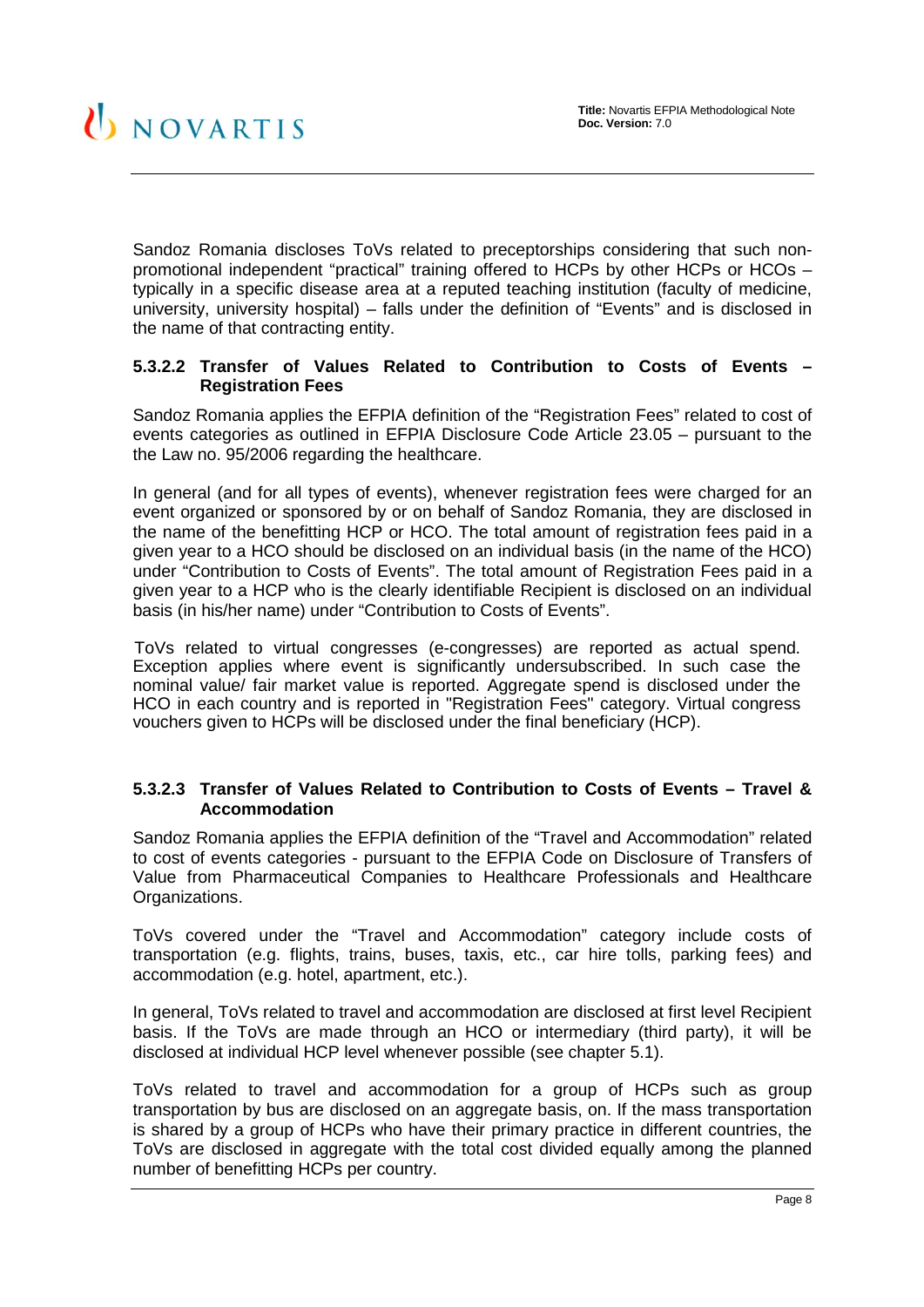In case the benefitting HCP partly bears the costs related to travel and accommodation, the net amount of the Sandoz Romania payment offset by payment from HCP is disclosed as ToV under the "Travel and Accommodation" category in the name of the HCP.

#### <span id="page-8-0"></span>**5.3.3 Transfer of Values Related to Contribution to Fees for Service and Consultancy**

#### <span id="page-8-1"></span>**5.3.3.1 Transfer of Values related to Contribution to Fees for Service and Consultancy – Fees**

Sandoz Romania applies the EFPIA definition of the "Fees for Service and Consultancy" category as outlined in EFPIA Disclosure Code Article 23.05 - pursuant to the the Law no. 95/2006 regarding the healthcare.

ToVs covered under the "Fees for Service and Consultancy" category, whether made directly or through a third party to an HCP/HCO, include but are not limited to services performed in connection with third-party congresses, speakers' fees, speakers' trainings, medical writing, data analysis, development of education material, interviews e.g. on Sandoz Romania products or research, general consulting/advising, services by distributors, consultancy for tool/questionnaire selection or analysis.

Sandoz Romania has formalized such collaboration in a contract describing the purpose of ToVs. In general, the ToVs received by the contracting entity – which may be an HCP, a legal entity owned by an HCP (considered an HCO under the EPFIA Disclosure Code) or an HCO – are disclosed under the "Fees for Service and Consultancy" category in the name of that contracting entity.

ToVs related to market research studies for which the identity of the Recipient was known to Sandoz Romania, are disclosed under the "Fees for Service and Consultancy" category. ToVs related to market research studies for which the identity of the HCP/HCO was not known to Sandoz Romania are not disclosed as the right of the respondents to remain anonymous is embodied in market research definitions and relevant codes of conduct worldwide.

ToVs related to medical writing and editorial support made directly or indirectly to an HCO/HCP are disclosed either under the "Fees for Service and Consultancy" in the name of the benefitting HCP/HCO or under the "Research and Development" category in aggregate form – pursuant to EFPIA Code on Disclosure of Transfers of Value from Pharmaceutical Companies to Healthcare Professionals and Healthcare Organizations. The following instances of medical writing and editorial support are covered under the "Fees for Service and Consultancy" category: case studies, congress write ups, article and abstracts, manuscripts, poster, clinical management guideline, supplements.

ToVs related to the following Research and Development related activities (see chapter [5.3.4\)](#page-9-1) but when they do not fall under the definition of Research and Development ToVs as stated by the EFPIA Disclosure Code and EFPIA HCP Code Article 15 are disclosed under the "Fees for Services and Consultancy" category in the name of the benefitting Recipient, for example: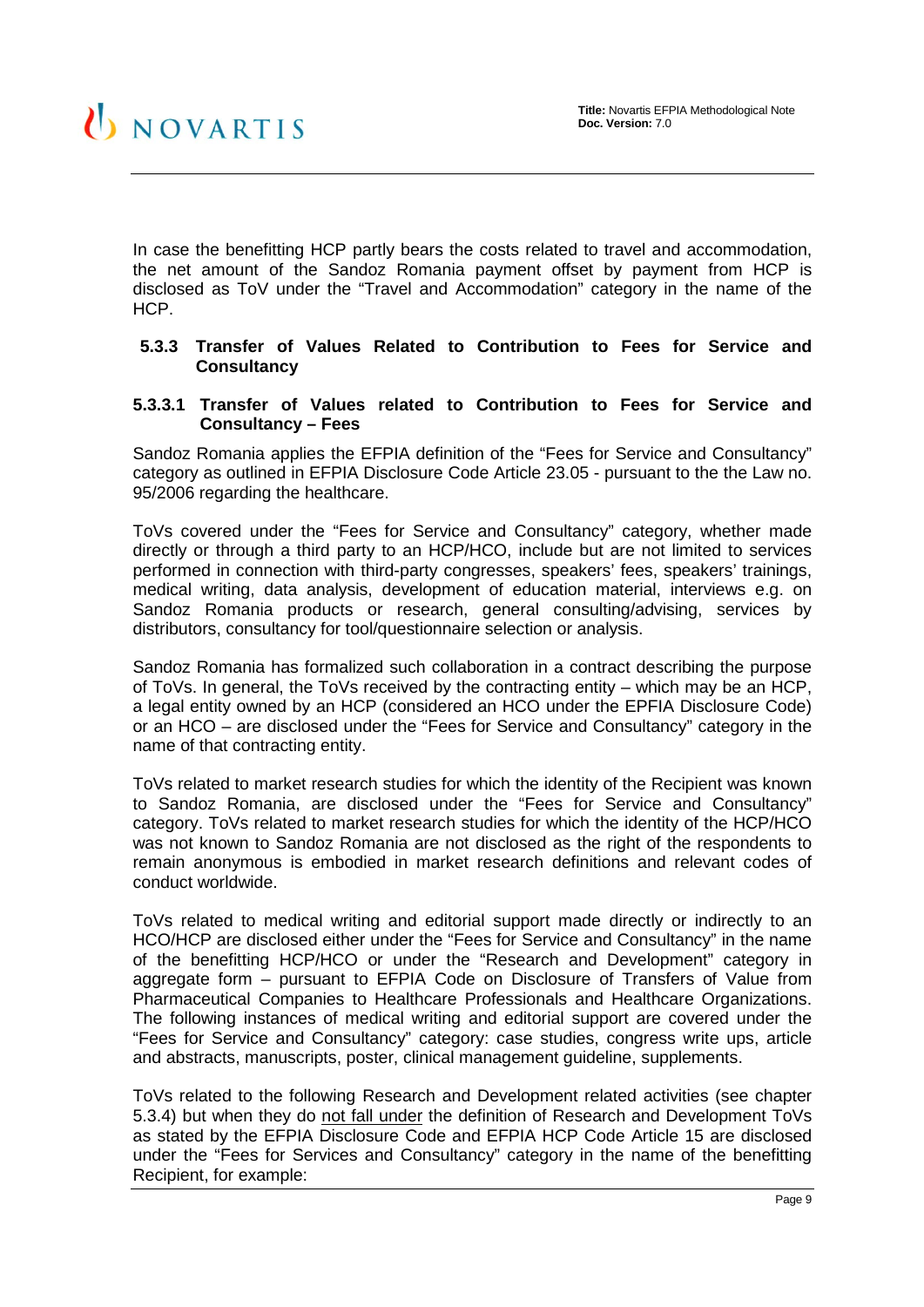- Retrospective non-interventional studies not falling under the definition of Research and Development ToVs as per EFPIA Disclosure Code definition of Research and Development Schedule 1 and EFPIA HCP Code Article 15
- Investigator initiated trials, investigator sponsored trials and Investigator meeting, in the exceptional cased when such ToV do not fall under the definition of Research and Development mentioned above
- Activities contracted to Contract Research Organizations (CROs) where Sandoz Romania makes indirect ToVs to HCPs/HCOs but not falling under the EFPIA Research and Development definition
- Project activities related to e.g. disease area, mode of action, market placement, adjudication committees, speaker programs, scientific meetings, ethics committees, steering committee and advisory board activities not in scope of the EFPIA Research and Development definition
- ToVs related to consultancy for tool/questionnaire selection or analysis and reporting of results not in scope of the EFPIA Research and Development definition

#### <span id="page-9-0"></span>**5.3.3.2 Transfer of Values related to Contribution to Fees for Service and Consultancy – Related Expenses**

Sandoz Romania fully complies with the EFPIA definition of the "Fees for Service and Consultancy - Related Expenses" category as outlined in EFPIA Disclosure Code Article 23.05 - pursuant to the the Law no. 95/2006 regarding the healthcare.

In general, the ToVs amount related to expenses such as travel and accommodation cost associated with the activity agreed to in a "Fees for Service" or "Consultancy" contract do not constitute part of the fees itself; in consequence such ToVs are disclosed under the "Related Expenses" category in the name of the benefitting HCP/HCO.

In case such expenses were not material (e.g. of limited value), or when such expenses despite best effort could not be accurately disaggregated from the fees, such ToVs have been disclosed as part of the total amount of fees under the "Fees for Service or Consultancy" category.

#### <span id="page-9-1"></span>**5.3.4 Transfer of Values Related to Research and Development**

Sandoz Romania applies the EFPIA definition of the "Research and Development" category as outlined in EFPIA Disclosure Code – Definitions, the definition of non-clinical studies in the OECD Principles on Good Laboratory Practice, the definition of clinical trials and non-interventional studies (as defined in Directive 2001/20/EC and Section 15.01 of the HCP Code) - pursuant to the the Law no. 95/2006 regarding the healthcare.

ToVs **related to the following Research and Development activities** are disclosed under the "Research and Development" category in aggregate form whenever they fall under the definition of Research and Development by the EFPIA Disclosure Code, for example:

- Activities related to the planning or conduct of non-clinical studies, clinical trials or prospective non-interventional studies and that involve the collection of patient data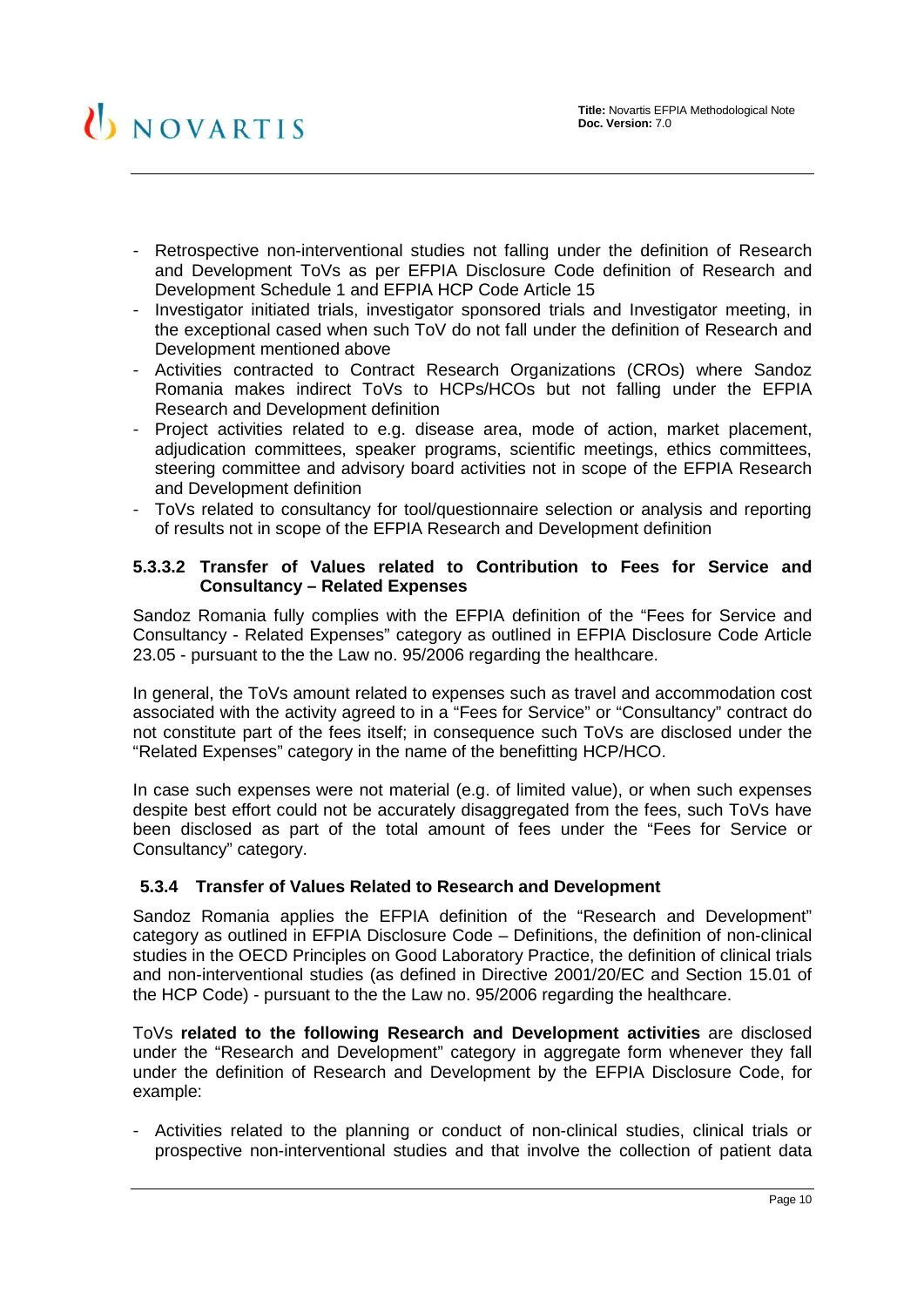from or on behalf of individual, or groups of HCPs specifically for the study (Section 15.01 of the HCP Code).

- IIT (Investigator initiated trials) and IST (Investigator sponsored trials since, although not initiated by Sandoz Romania, they may benefit from Sandoz Romania
- Post marketing trials, investigator meetings in which case the total ToV amount is disclosed and in case of participating HCP from other countries, the total actual cost per meeting (incl. infrastructure, travel, logistic and with exclusion of meals whenever possible) is divided by the number of participants per country of practice
- Activities contracted to CROs, where Sandoz Romania makes indirect ToVs to HCPs/HCOs falling under the definition of Research and Development
- ToVs related to early stage research if falling under the definition of Research and Development in the EFPIA Disclosure Code

In case ToVs relating prospective and retrospective non-interventional studies cannot be distinguished, all non-interventional studies are disclosed on an individual basis.

ToVs made by or on behalf of Sandoz Romania **related to consultancy activities** are disclosed under the **"Research and Development" category** in aggregate form whenever they fall under the definition of Research and Development by the EFPIA Disclosure Code: consultancy activities related to the planning/conduct of non-clinical studies, clinical trial or prospective non-interventional studies, ethics committees, steering committee and advisory board activities related to the planning or conduct of non-clinical studies, clinical trial or prospective non-interventional studies, adjudication committees, speaker programs, scientific meetings.

ToVs related to **licensing fees** paid for the use of Clinical/Health Economics and Outcomes Research questionnaires and tools, if the questionnaires and tools are intended for use with an Research and Development project/study are reported in aggregate form under the "Research and Development" category.

The following instances of medical writing and editorial support (as defined in chapter [5.3.3\)](#page-8-0) are covered under the "Research and Development" category: investigator's brochure (trials), clinical study report (trials), clinical report, safety report; generally all types of medical writing related to clinical trials or related to Research and Development activities.

#### <span id="page-10-0"></span>**6. Measures Taken to Ensure Compliance with Data Privacy Requirements**

This chapter describes measures taken by Sandoz Romania to ensure compliance with data privacy regulations, rules on consent collection and managing of relevant information in compliance with relevant internal rules, data privacy laws and regulations.

#### <span id="page-10-1"></span>**6.1 Safeguarding Measures to Address Lawful Collection, Processing and Transfer of HCPs´ Personal Data**

Data privacy refers to the individual's fundamental right to control the use of, access to and disclosure of information that describes or identifies the individual ("personal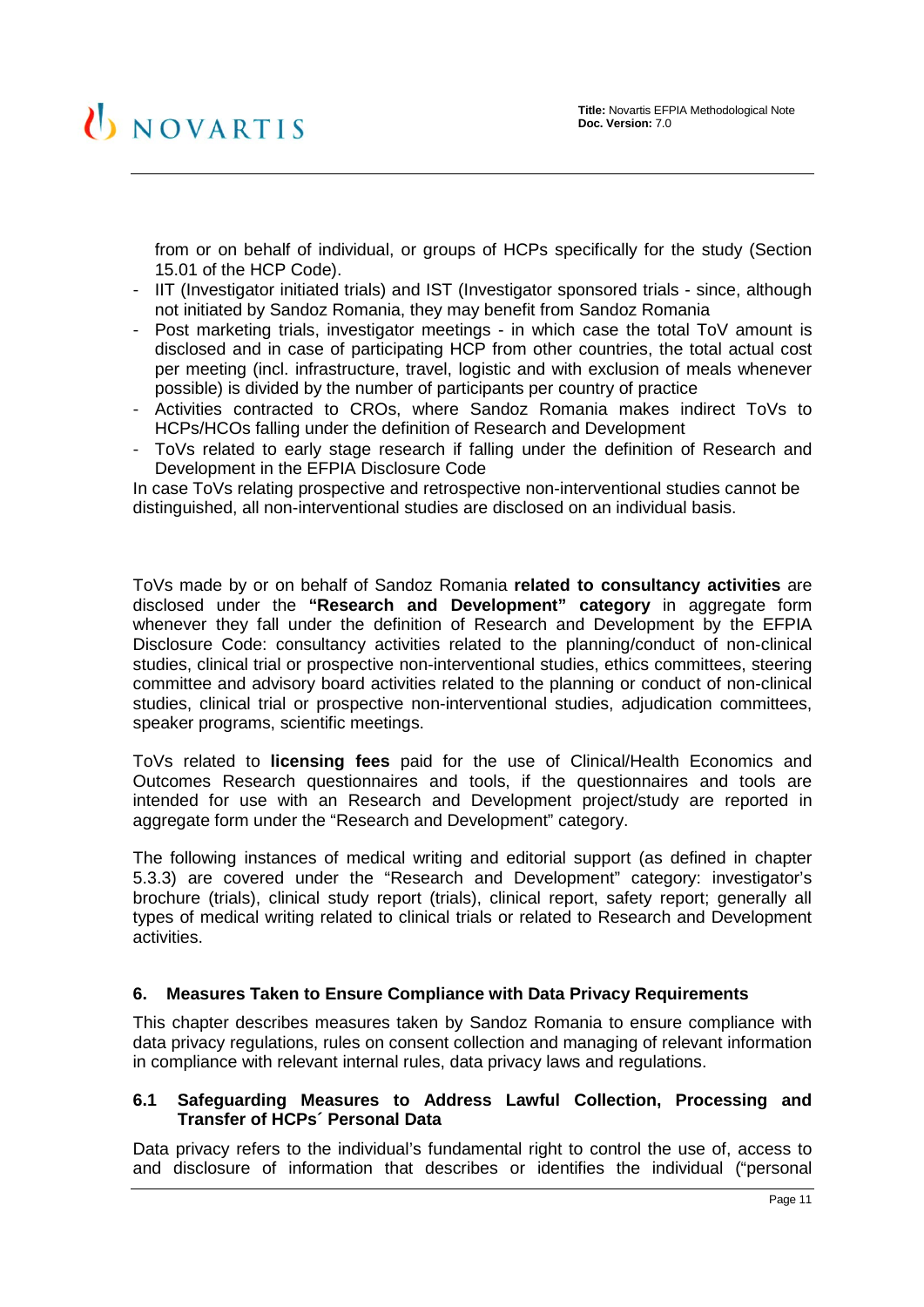Information"). To fulfil the transparency disclosure requirements, it is necessary to collect, process and disclose such personal data within and outside of Sandoz Romania. This data will be published for 3 years in public domain and stored for a minimum of 5 years on record by the Sandoz Romania (publishing affiliate). The disclosure of such personal information by Sandoz Romania is at all times limited to the intended purposes.

In case personal data had to be transferred from countries to the central Novartis Transparency data repository manually (e.g. Excel) or via interfaces, applicable local regulations for the transfer were assessed at local level and managed accordingly. Where required, the transfer of data to a third country (outside the EU/EEA) was approved by the data controller´s Sandoz Romania country data protection authority (e.g. Information Commissioner).

#### <span id="page-11-0"></span>**6.2 Consent Collection**

Sandoz Romania discloses totally in aggregate form on a category-by-category basis pursuant to Novartis exception applicable to the current disclosure cycle as follows: no consent collection was required since Sandoz Romania pursues as aggregate disclosure during the 2020 disclosure cycle January  $1<sup>st</sup>$ , 2020 – December 31 $<sup>st</sup>$ , 2020.</sup>

#### <span id="page-11-1"></span>**7. Financial Aspects**

This chapter focusses on the financial aspects related to recognition methodology and business decisions associated with the collection and disclosure of the ToVs information.

Sandoz Romania complies with the Sandoz accounting principles and the financial disclosure methodology - pursuant to the national accounting legislation and EFPIA Code on Disclosure of Transfers of Value from Pharmaceutical Companies to Healthcare Professionals and Healthcare Organizations.

Sandoz Romania decided to apply the following rules for ToVs payment dates based on type of ToVs: direct ToVs are disclosed based on the date the payment has been cleared via banking system. Indirect ToVs related to events such as congresses for which the dates of (in kind) expenses differ from the date(s) the event took place, are disclosed using the date of the last day of the event.

Sandoz Romania discloses ToVs net amount only. If VAT cannot accurately be excluded, the full ToV amount is disclosed. Where income tax or equivalent is withheld by Sandoz Romania on amounts earned by the HCP then the ToV will include these amounts.

New EU Regulation (GDPR) lays down rules relating to the protection of natural persons with regard to the processing of personal data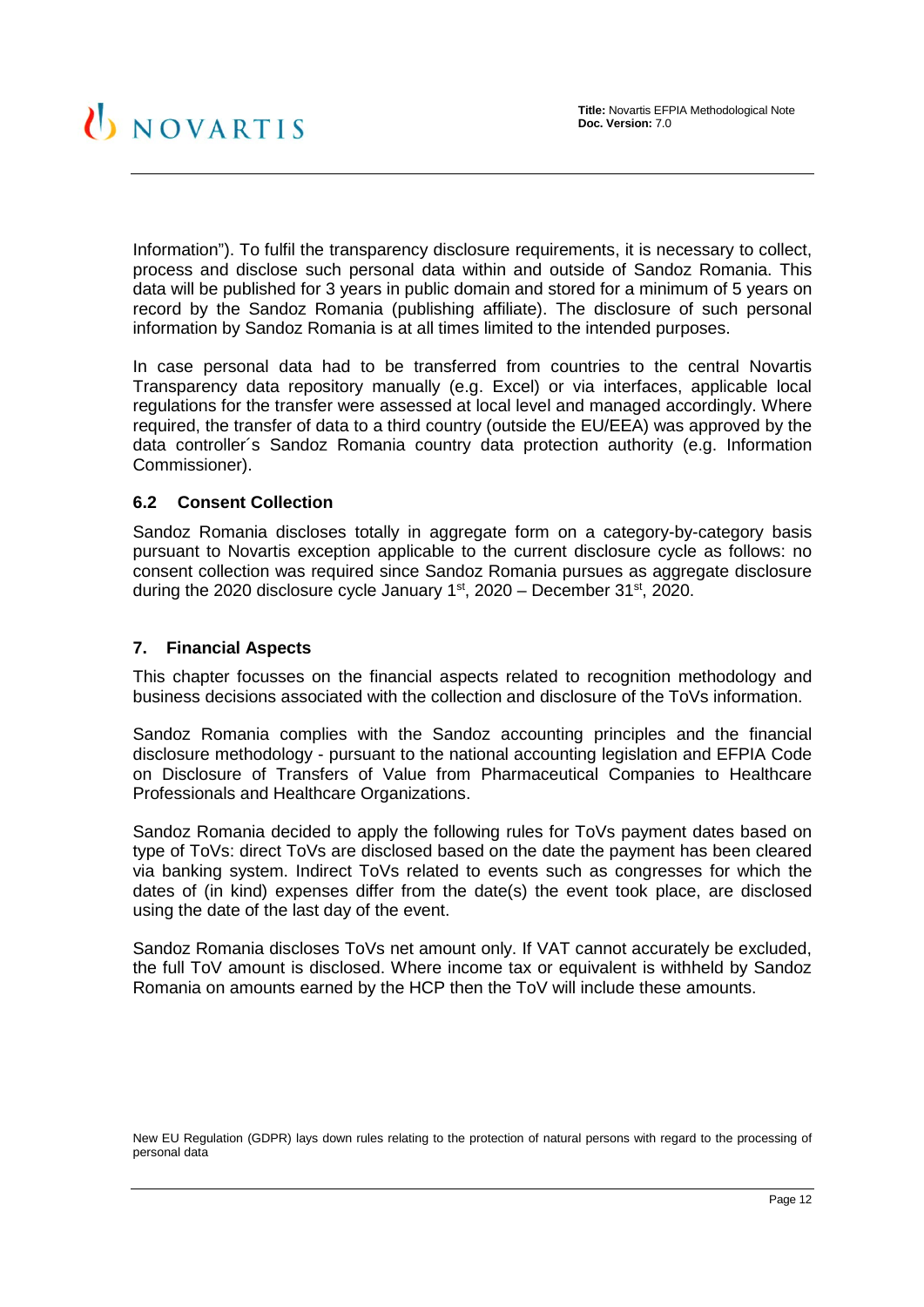Currency treatment – foreign currency ToVs will be converted using actual exchange rates in agreement with the accounting policy of the Sandoz Romania. ToVs will be disclosed in the local currency of the country where the disclosing entity is located. For direct and indirect ToVs, the foreign currency is converted to the local currency of the disclosing entity based on the transaction date. For cross-border ToVs, the foreign currency is converted to the local currency of the disclosing entity based on the average rate for the month in which the ToV occurred, using the Novartis Treasury rates.

In case of cross-border ToVs as defined in chapter 5.2, direct ToVs will be recognized when the payment has been cleared via the banking system and indirect ToVs will be related to the end date of the event.

In case of multi-year contracts, ToVs are recognized based on the date the payment has been cleared via the banking system.

If Sandoz Romania realize that significant spend is recorded after cutoff date, will republish an updated report within 3 months and according to the local code.

#### <span id="page-12-0"></span>**8. Published Data**

Sandoz Romania applies the EFPIA definition of "Form of Disclosure" as outlined in EFPIA Disclosure Code Article 23.4 - pursuant to the the Law no. 95/2006 regarding the healthcare.

Updates of published data are conducted on a yearly basis to allow for reflection of data updates or consent withdrawal after disclosure submission. This data will remain published for 3 years in public domain and stored for a minimum of 5 years on record by the publishing affiliate.

#### <span id="page-12-1"></span>**9. Acronyms and Abbreviations**

This chapter includes a list of acronyms, abbreviations and definitions for documentation purpose, based on the Schedule 1 of the EFPIA Disclosure Code whenever possible:

- **Contract Research Organization (CRO):** an organization that provides support to the pharmaceutical, biotechnology, and medical device industries in the form of research services outsourced on a contract basis.
- **Educational Grants:** means provision of funding, Member Company or third party products or other in kind support to a Healthcare Organisation by or on behalf of a Member Company on a restricted basis for use solely for the support and the advancement of genuine medical education of Healthcare Professionals, patients and/or the public on clinical, scientific and/or healthcare topics relevant to the therapeutic areas in which the Member Company is interested and/or involved.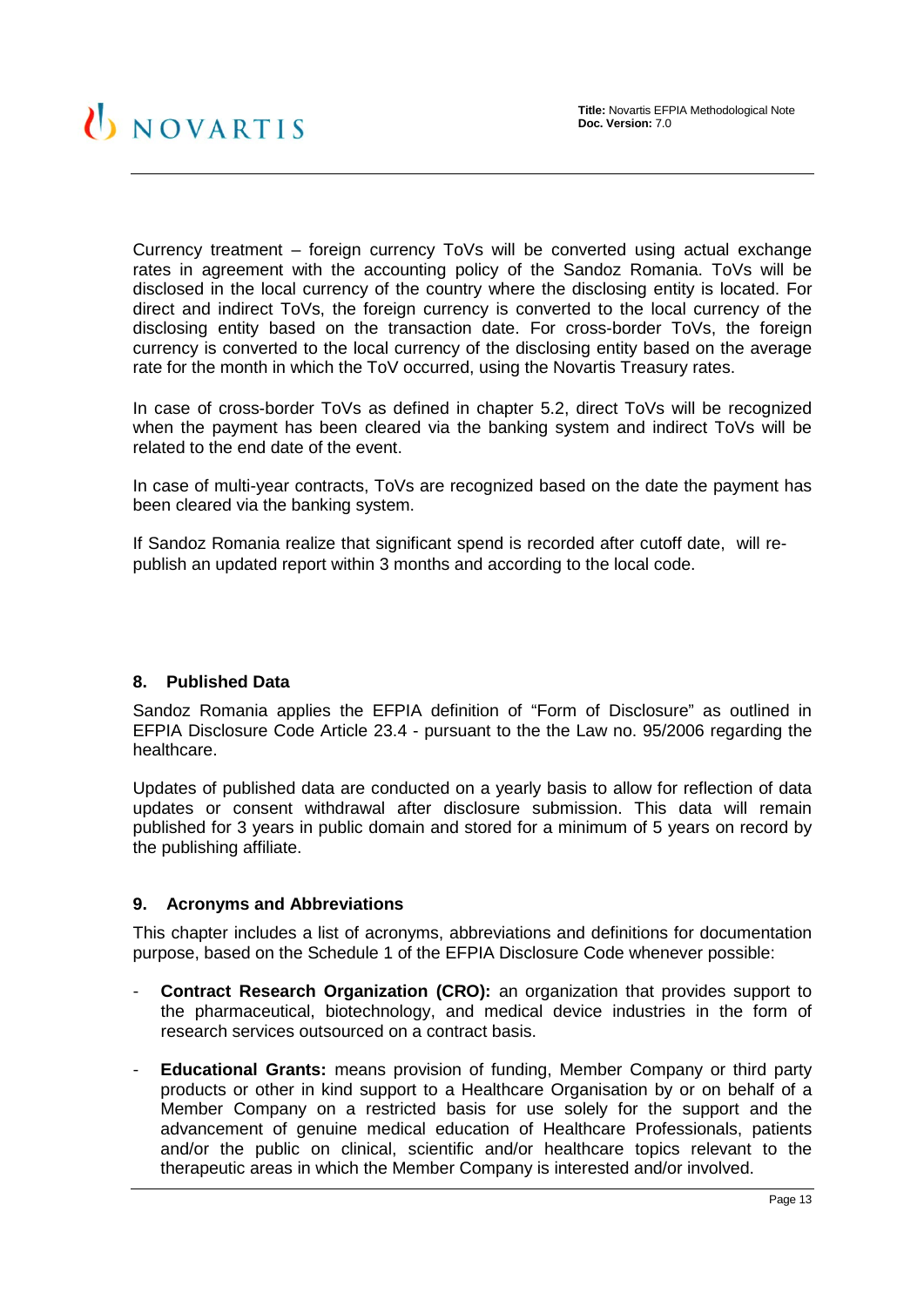#### - **Healthcare Professional (HCP):**

- **EFPIA:** Any natural person that is a member of the medical, dental, pharmacy or nursing professions or any other person who, in the course of his or her professional activities, may prescribe, purchase, supply, recommend or administer a medicinal product and whose primary practice, principal professional address or place of incorporation is in Europe. For the avoidance of doubt, the definition of HCP includes: (i) any official or employee of a government agency or other organization (whether in the public or private sector) that may prescribe, purchase, supply or administer medicinal products and (ii) any employee of a Member Company whose primary occupation is that of a practicing HCP, but excludes (x) all other employees of a Member Company and (y) a wholesaler or distributor of medicinal products.
- **Medicines for Europe:** the definition of a Healthcare Professional includes: (i) any official or employee of a government agency or other organisation (whether in the public or private sector) that may prescribe, dispense, purchase or administer medicinal products and (ii) any employee of a pharmaceutical company whose primary occupation is that of a practising Healthcare Professional, but excludes (x) all other employees of a pharmaceutical company and (y) a wholesaler or distributor of medicinal products.

These professions could include without limitation: doctors, pharmacists, nurses, vets, dentists, opticians, chiropodists, midwives, laboratory directors, bio-medical operatives, physiotherapists, nutritionists, etc.

#### - **Healthcare Organization (HCO):**

 **EFPIA**: Any legal person (i) that is a healthcare, medical or scientific association or organization (irrespective of the legal or organizational form) such as a hospital, clinic, foundation, university or other teaching institution or learned society (except for patient organizations within the scope of article 21 of the EFPIA Disclosure Code) whose business address, place of incorporation or primary place of operation is in Europe or (ii) through which one or more HCP provide services.

#### - **Member Associations:**

- **EFPIA:** as defined in the EFPIA Statutes, means an organisation representing pharmaceutical manufacturers at national level whose members include, among others, research-based companies. Collectively, the national Member Associations or their constituent members, as the context may require, are bound by the EFPIA Code.
- **Member Companies:**
- **EFPIA:** as defined in the EFPIA Statutes, means research-based companies, developing and manufacturing Medicinal Products in Europe for human use.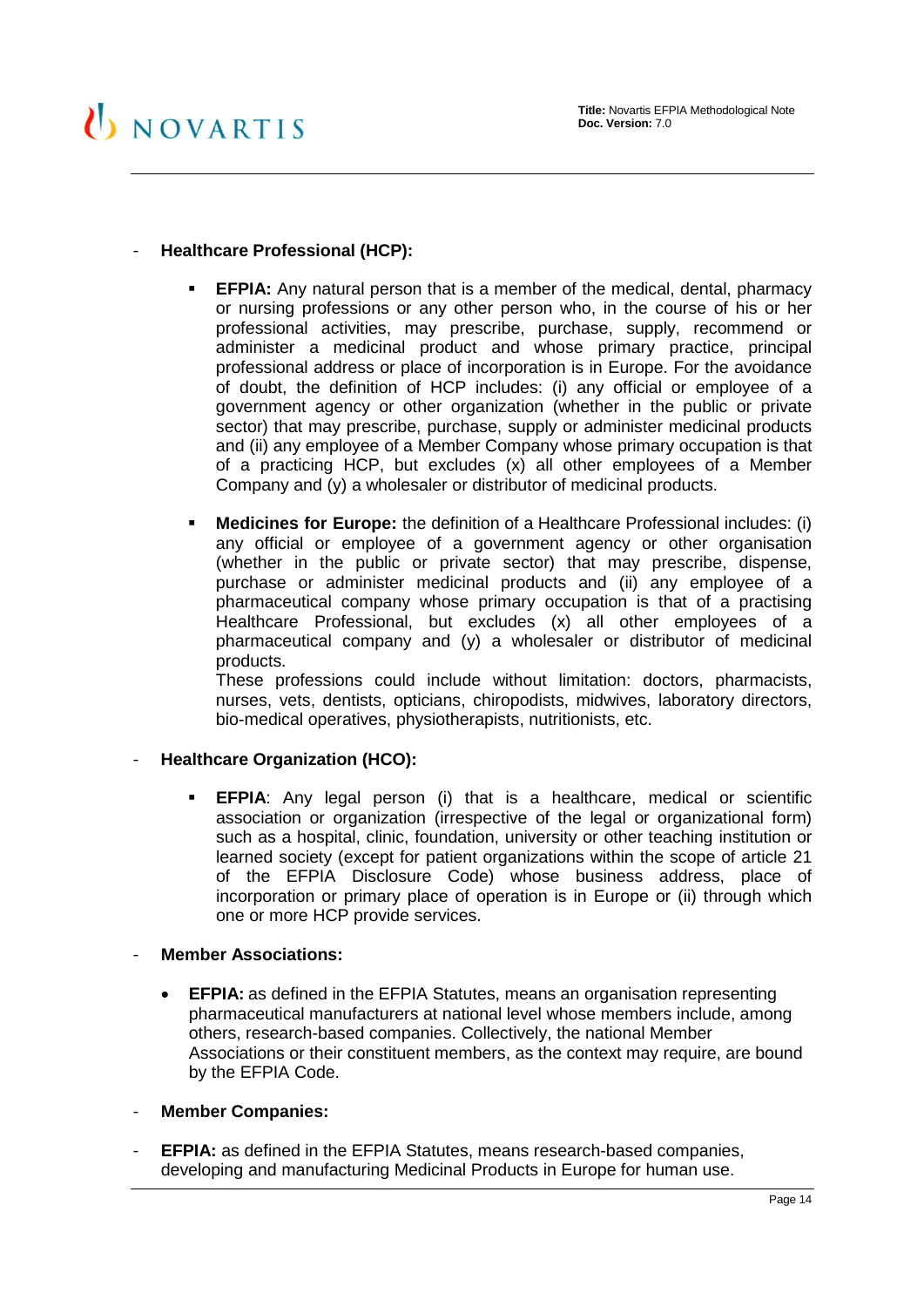- **Professional Conference Organizer (PCO):** a company which specializes in the organization and management of congresses, conferences, seminars and similar events.
- **Recipient:** Any HCP or HCO/PCO as applicable, in each case, whose primary practice, principal professional address or place of incorporation is in Europe.
- **Third Party Organised Educational Events:** means activities of any type that are planned, budgeted, managed and executed in whole or in part by or on behalf of a person or entity other than a Member Company to fulfil Healthcare Professional medical educational needs.
- **Third Party Organised Educational Conferences:** means a type of Third Party Organised Educational Event that is a genuine, independent, educational, scientific, or policy-making conference organised to promote scientific knowledge, medical advancement and/or the delivery of effective healthcare and are consistent with relevant guidelines established by professional societies or organisations for such educational meetings. These typically include conferences organised by national, regional, or specialty medical associations/societies, hospitals, Professional Conference Organisers (PCOs), patients organisations or accredited - continuing medical education providers.
- **Third Party Organised Procedure Training:** means a type of Third Party Organised Educational Event that is primarily intended to provide Healthcare Professionals with information and training on the safe and effective performance of one or more clinical procedures in circumstances where the information and training concern:
	- Specific therapeutic, diagnostic or rehabilitative procedures, namely clinical courses of action, methods or techniques (rather than the use of medical technologies); and
	- **Practical demonstrations and/or training for HCPs, where the majority of the** training programme is delivered in a clinical environment.

Proctorships and preceptorships are not considered to constitute Third Party Organised Procedure Training.

- **Research and Development ToVs:** ToVs to HCPs or HCOs related to the planning or conduct of (I) non-clinical studies (as defined in OECD Principles on Good Laboratory Practice); (ii) clinical trials (as defined in Directive 2001/20/EC); or (iii) noninterventional studies that are prospective in nature and that involve the collection of patient data from or on behalf of individual, or groups of, HCPs specifically for the study (Section 15.01 of the HCP Code).
- **Transfers of Value (ToVs):**
	- **EFPIA:** Direct and indirect transfers of value, whether payments, in kind or otherwise, made, whether for promotional purposes or otherwise, in connection with the development and sale of prescription-only Medicinal Products, OTC medicines and food supplements exclusively for human use. Direct transfers of value are those made directly by a Member Company for